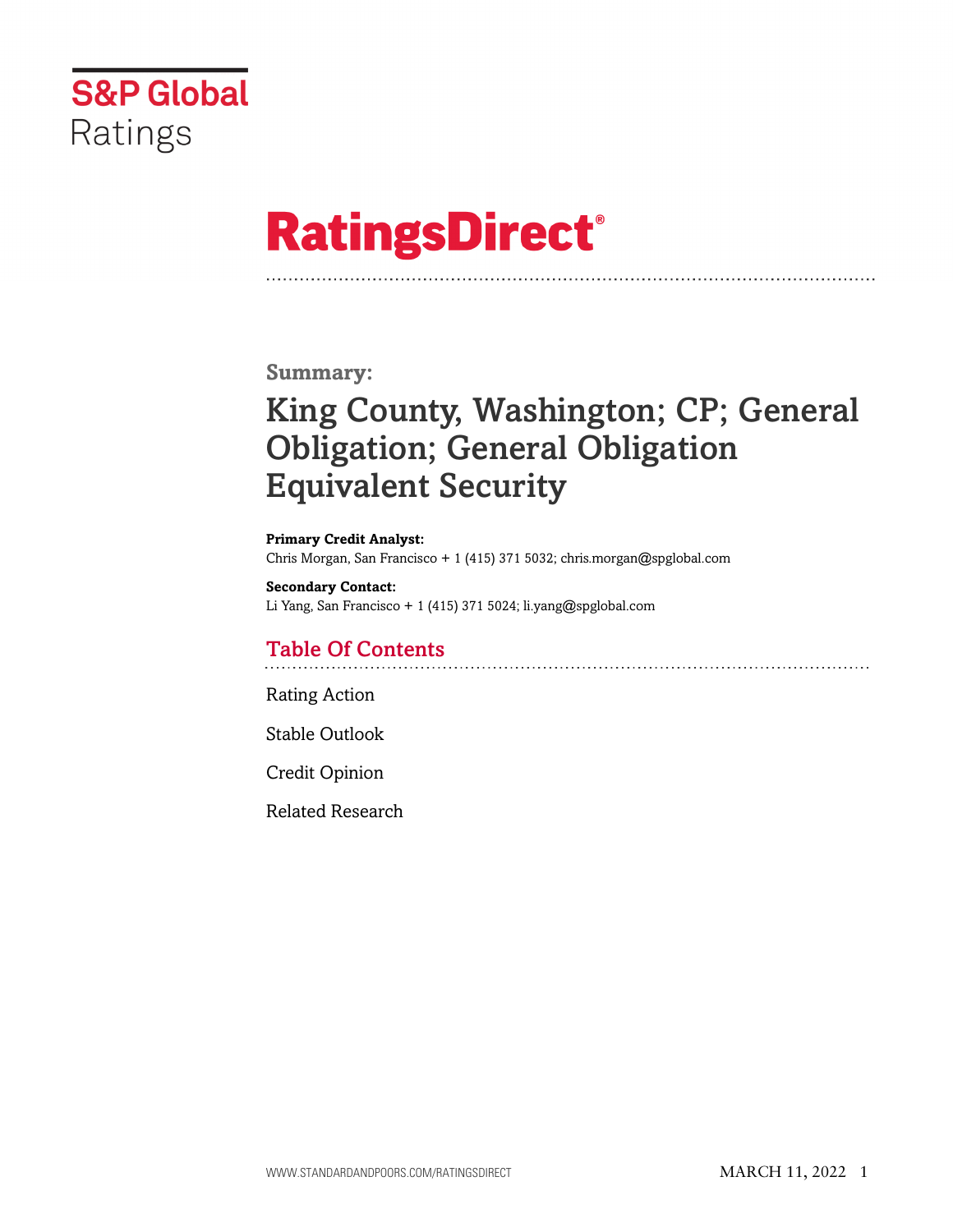### **Summary:**

# King County, Washington; CP; General Obligation; General Obligation Equivalent Security

#### Credit Profile

US\$97.44 mil ltd tax GO and rfdg bnds ser 2022A due 12/01/2052 *Long Term Rating* New New AAA/Stable New ARA/Stable

# <span id="page-1-0"></span>Rating Action

S&P Global Ratings assigned its 'AAA' long-term rating to King County, Wash.'s expected \$97.4 million series 2022A limited-tax general obligation (GO) and refunding bonds. At the same time, S&P Global Ratings affirmed its 'AAA' long-term rating and underlying rating (SPUR) on the county's previously issued GO debt, some series of which have a concurrent pledge of the county's sewer utility or the King County Housing Authority (which we consider institutionally independent of the county), its 'AAA/A-1+' rating on the county's series 2019A and B obligations that include a standby bond purchase agreement with TD Bank N.A., and its 'A-1+' short-term rating on the county's commercial paper program. The outlook, where applicable, is stable.

The county will have about \$5.9 billion in direct debt outstanding at the end of 2022, excluding planned but unissued debt. Inclusive of our adjustments for revenue-supported debt and GO debt we consider self-supporting, we calculate net direct governmental debt at \$1.6 billion.

The series 2022A is a full faith and credit obligation of the county, including ad valorem property taxes subject to statutory limitations that include a maximum levy rate and a maximum annual property tax revenue increase. Given the fungibility of the county's resources and because pledged revenue is not measurably narrower or subject to disproportionate risks relative to the county's overall revenue, we rate the county's limited-tax GO debt on par with our view of the county's general creditworthiness.

Proceeds of the series 2022A will fund land acquisitions and improvements to solid waste infrastructure and refund existing debt obligations for interest expense savings.

#### Credit overview

The credit profile appears to have weathered the COVID-19 pandemic and recent recession well, with continued buoyant demand for residential real estate and little evidence of a significant dispersal of information technology and life science jobs to lower-cost regions. Its management culture has what we see as a strong long-term record of conservative, arm's-length economic and revenue assumptions and a political culture that has resulted in multiple affirmative public votes to fund specific services and capital needs. For this reason, we anticipate that its budgetary flexibility will remain very strong in the intermediate term.

The ratings further reflect our assessment of the county's: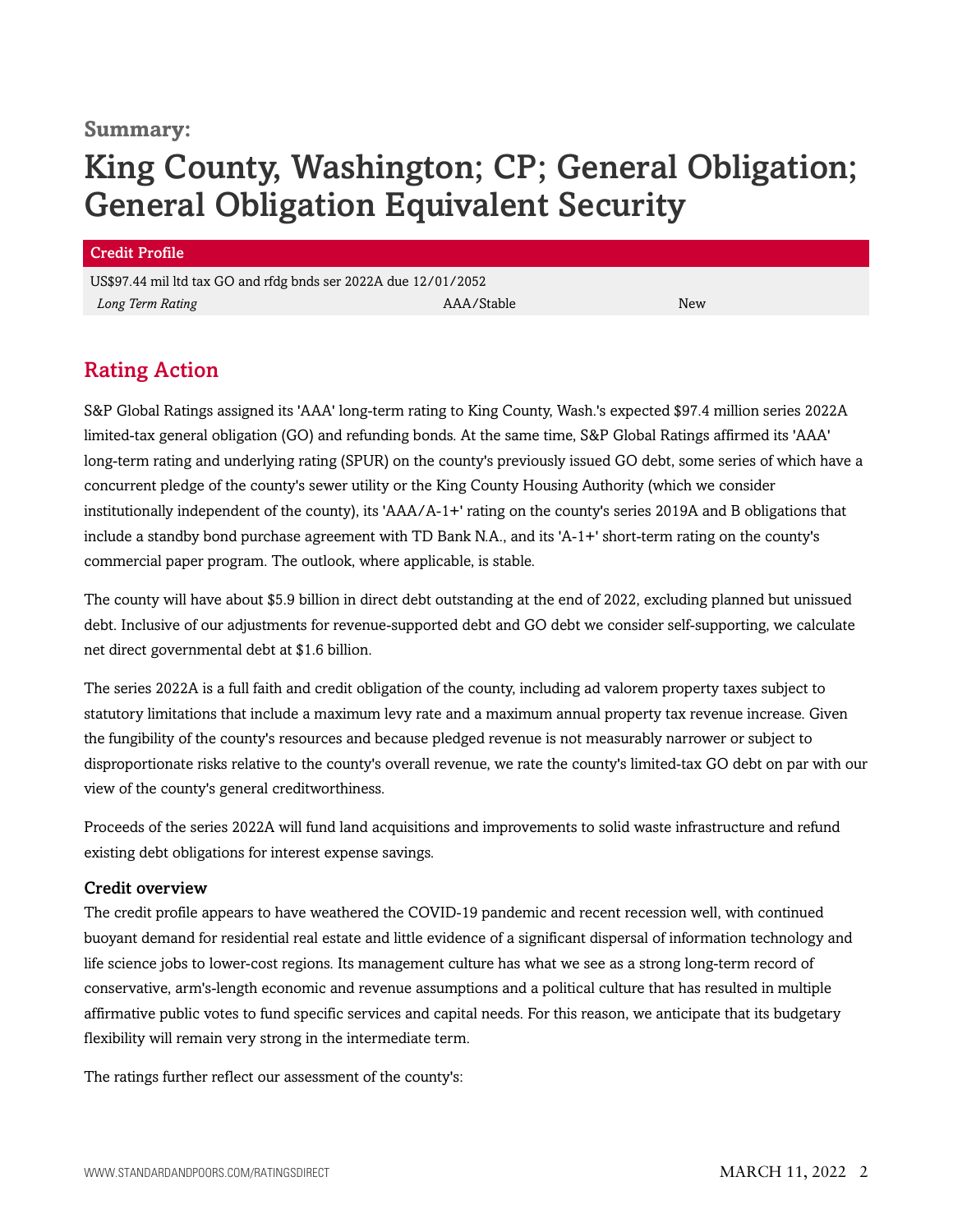- Very strong economy that anchors a broad and diverse region centered on Seattle;
- Very strong management, with strong financial policies and practices under our financial management assessment methodology; and
- Adequate budgetary performance, with what we anticipate will be continued positive general fund net results through 2022.

#### Environmental, social, and governance

We consider the county to have elevated exposure to environmental risks, including earthquakes, wildfires, inland flooding, and coastal flooding associated with sea level rise. We believe the county's maintenance of an emergency management office, which handled the county's pandemic response, and robust state building codes as effectively managing these risks in the intermediate term.

Social risk is above average, in our view, with rising housing costs appearing to have contributed to an increase in the local population of unhoused people during the past decade and degrading local employers' ability to recruit from outside the region. We think continued affordability challenges represent a drag on credit quality long term by adding to service demands, making it more difficult for the county to attract and retain employees and potentially slowing economic growth that underlies county tax revenue. However, expensive real estate also has helped the county by making it easier to leverage its tax base to fund service and capital needs.

We see county governance as above average, with a well-established revenue forecasting practice for budget-building that includes inputs from an independent economist and what we understand is a "continuous improvement" culture using lean management principles that supports projects and recognizes individual contributions to business process improvements.

# <span id="page-2-0"></span>Stable Outlook

#### Downside scenario

We could lower the ratings if budgetary flexibility as measured by available general fund balance deteriorates to a level approaching our adequate threshold of 8% of expenditures, the risk of which appears to be receding given the resilience of core tax revenue and federal grants that have absorbed pandemic-related costs.

# <span id="page-2-1"></span>Credit Opinion

#### One of the nation's strongest economic bases, with significant scale and clusters in growing industries associated with highly-paid jobs

King County has long-term advantages in the forms of a deep reservoir of human capital, exposure to export markets, and large regional employers that are major players in their respective markets. Although downtown Seattle has sustained temporary and permanent economic losses associated with the pandemic, and still-limited business and international travel are holding the leisure and hospitality industry back from a full recovery, the information sector has not missed a beat, with online and cloud computing giant Amazon accelerating its growth. Likewise, with the pandemic and other forces increasing investor interest in and national policy supporting the life sciences industry, we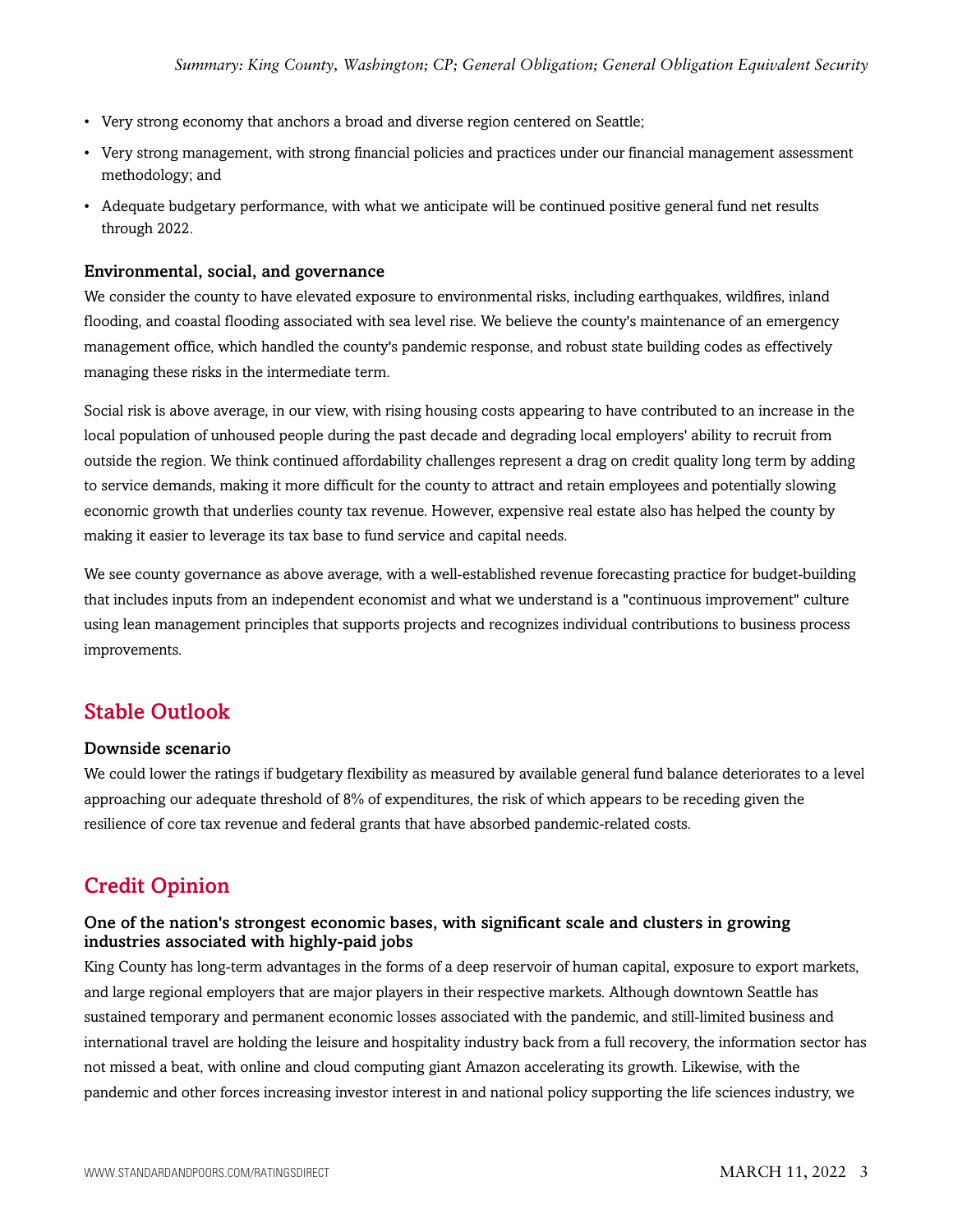anticipate that the county's biotechnology cluster will continue to add often highly paid jobs that don't lend themselves to remote work. A weakness has been the aerospace industry focused on aircraft manufacturer Boeing, which has yet to approach its pre-pandemic production pace given continued travel restrictions and buyers' and regulators' concerns regarding its quality culture, plus parts shortages common among manufacturers during the pandemic.

#### Extensive financial management reporting and planning practices, including independent revenue forecasting

Highlights of the county's approach to financial management include:

- A budget formation process that incorporates internal and external analyses of historical revenue and expenditure trends, including employment of a full-time economist whose sole responsibility is to generate revenue forecasts;
- A biennial budget process with budget-to-actual reports presented to the county council quarterly and updated throughout the year if necessary;
- A formal financial forecast that covers at least five years beyond the budgeted year;
- A six-year rolling capital improvement plan, updated annually as part of the budget process, that identifies all known funding in the budgeted year;
- A formal investment policy coupled with quarterly presentation of holdings and earnings reports to the executive finance committee;
- A formal debt policy that specifies quantitative and qualitative limits as well as monitoring requirements for the county treasurer; and
- A designated general fund balance policy of  $6\%$  to  $8\%$  of expenditures, to which the county has adhered and which is based on cash flow to meet debt service obligations.

The county manages cybersecurity in its information technology department, with a chief of security role, and has risk management strategies in place such as cybersecurity insurance and remote backups of records.

#### Balanced operations and very strong reserves position the county well for future risks

The county's budgetary performance has held up despite the stresses of the pandemic and 2020 recession. General fund net results have ranged from 1% to 3% during the past three years and appear likely to come out balanced in 2021 and 2022, according to management. We view this picture as a function of cuts in discretionary expenditures and receipts of federal grants under the American Rescue Plan Act at the equivalent of about 22% of expenditures in each year. We understand that the county has fully allocated these resources, with 18% consisting of cost recovery and the largest share, 25%, for direct pandemic expenses.

General fund revenue primarily consists of property taxes; charges for services and fines; and sales and use taxes, all of which appear to be holding up or even growing during the 2021-2022 biennium. The county budgeted for them to account for 41%, 40%, and 15% of the county's general fund revenue, respectively.

Affecting our ratios are upward adjustments to general fund expenditures and corresponding net transfers downward to reflect ongoing transfers out to various special funds to support maintenance and operations. We also adjusted the available general fund balance upward to reflect the committed portion of the general fund balance consisting of the "rainy day" fund and for the portions of the employee benefits and risk management funds that the county calculates as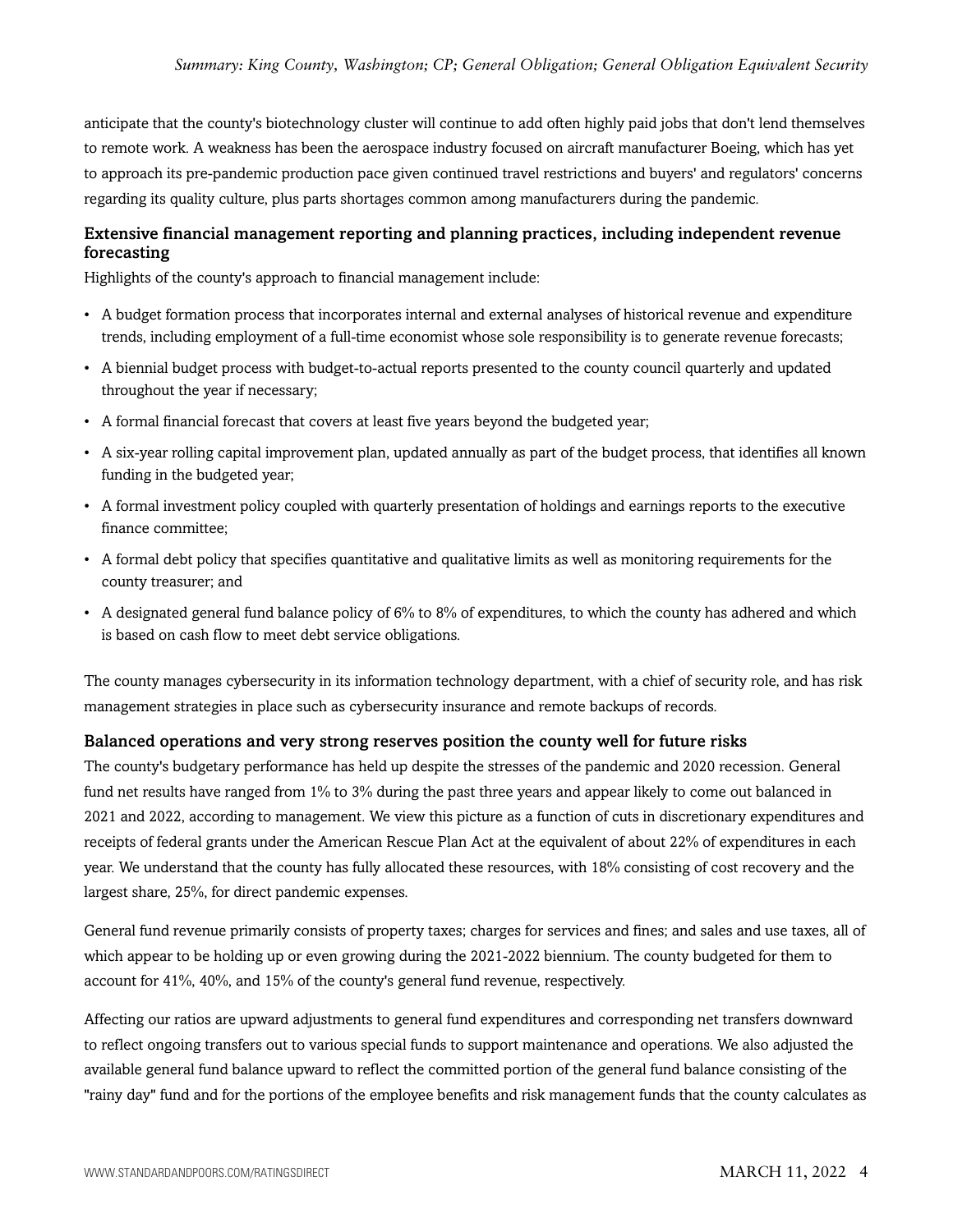in excess of its actuarial exposure.

We think the county's very strong available reserves and liquidity position, outlook for largely balanced operations, and formally slightly conservative revenue forecasting approach mean that it is ready to contend with future challenges, such a reimposition of public health controls if COVID cases surge again. The county has a history of securing voter authorization for property tax increases for services, including approvals of levy increases in 2019 for parks and emergency medical services, and we think the county could use public votes on revenues as a tool for resolving major budgetary questions should it face revenue pressures in the future.

#### Existing debt authorization, planned issuance may weaken debt profile by 2024, but retirement benefit costs likely to remain low relative to those of national peers

We think the debt ratios could rise in the coming years as the county exercises a \$1.7 billion authorization to fund the expansion and modernization of its main public hospital, but debt issuances under the authorization would be unlikely to occur all at once. Depending on the pace of debt issuance, our view of the debt profile could weaken if the size of governmental debt relative to revenue rises, but economic performance and associated revenue could also keep pace. For now, the county is planning for about \$250 million in additional new money governmental debt by end of 2022, including about \$50 million for hospital projects, which approximately matches its annual debt amortization.

We view pension and other postemployment benefit (OPEB) liabilities as unlikely to lead to credit pressure, as the overall funding profile is unlikely to lead to dramatic cost escalations. The county participated in the following major pension plans funded as of Dec. 31, 2020:

- Public Employees Retirement System (PERS) plan 1: \$312.4 million in net pension liability, and 69% funded
- Public Employees Retirement System plan 2/3: \$138.7 million in net pension liability, and 97% funded
- Public Safety Employees' Retirement System plan 2: overfunded, at 102%
- Law Enforcement Officers and Fire Fighters plans 1 and 2, both of which are overfunded, at 147% and 116%
- Seattle City Employees' Retirement System: \$0.5 million in net pension liability, and 71% funded

The state systems' actuarially determined contributions (ADC) match the contractually required contributions (CRCs) and exceeded both static funding and minimum funding progress, indicating our view of timely progress in reducing pension liabilities. The CRCs, which are developed using the same approach as the ADCs, are not updated following passage into law biennially and so can diverge from the annually updated ADCs. And the plans' 7.4%-7.5% discount rates increase potential contribution volatility. However, because CRCs determine funding requirements using an approach that approximates 10- to 15-year level percent open amortization, timely progress on reducing liabilities is still made even when ADCs exceed CRCs, and so we believe costs will likely remain stable.

#### Adequate institutional framework

The institutional framework score for Washington counties is adequate, in our view, partly as a result of statutory discretion regarding the quality and timeliness of annual financial reporting.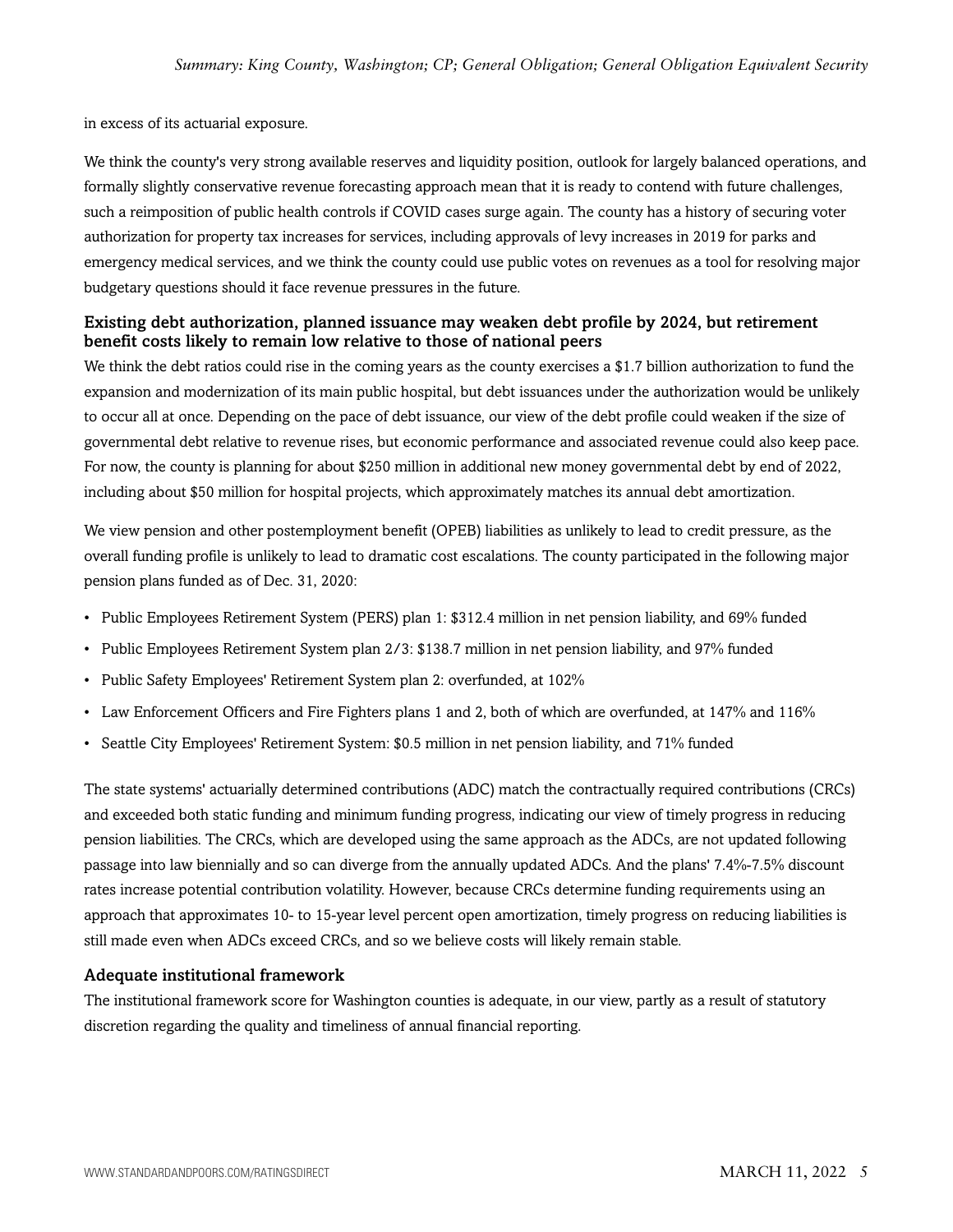#### Local ratings' relationship with U.S. sovereign

The GO bonds are eligible to be rated above the sovereign because we believe the county can maintain better credit characteristics than the U.S. in a stress scenario. County-derived revenue and state grants are the primary revenue sources, and the institutional framework in the U.S. is predictable, with significant local government autonomy and flexibility, as independent treasury management demonstrates.

| <b>King County Key Credit Metrics</b>                                 |                    |                               |             |             |
|-----------------------------------------------------------------------|--------------------|-------------------------------|-------------|-------------|
|                                                                       | <b>Most recent</b> | <b>Historical information</b> |             |             |
|                                                                       |                    | 2020                          | 2019        | 2018        |
| Very strong economy                                                   |                    |                               |             |             |
| Projected per capita EBI as % of U.S.                                 | 169                |                               |             |             |
| Market value per capita (\$)                                          | 315,060            |                               |             |             |
| Population                                                            | 2,293,300          | 2,283,504                     | 2,241,116   | 2,198,918   |
| County unemployment rate (%)                                          |                    | 7.5                           |             |             |
| Market value (\$000s)                                                 | 722,527,904        | 642,490,491                   | 606,623,698 | 534,662,435 |
| Ten largest taxpayers as % of taxable value                           | 3                  |                               |             |             |
| Adequate budgetary performance                                        |                    |                               |             |             |
| Operating fund result as % of expenditures                            |                    | 1.7                           | 2.1         | 2.3         |
| Total governmental funds result as % of expenditures                  |                    | (3.4)                         | (1.8)       | (1.5)       |
| Very strong budgetary flexibility                                     |                    |                               |             |             |
| Available reserves as % of operating expenditures                     |                    | 21.5                          | 21.6        | 21.1        |
| Total available reserves (\$000s)                                     |                    | 213,854                       | 197,520     | 179,678     |
| Very strong liquidity                                                 |                    |                               |             |             |
| Total government cash as % of governmental funds expenditures         |                    | 126                           | 131         | 122         |
| Total government cash as % of governmental funds debt service         |                    | 3,652                         | 3,173       | 2,859       |
| Very strong management                                                |                    |                               |             |             |
| Financial management assessment                                       | Strong             |                               |             |             |
| Strong debt and long-term liabilities                                 |                    |                               |             |             |
| Debt service as % of governmental funds expenditures                  |                    | 3.4                           | 4.1         | 4.3         |
| Net direct debt as % of governmental funds revenue                    | 58                 |                               |             |             |
| Overall net debt as % of market value                                 | 1.3                |                               |             |             |
| Direct debt 10-year amortization (%)                                  | 48                 |                               |             |             |
| Required pension contribution as % of governmental funds expenditures |                    | 6                             |             |             |
| OPEB actual contribution as % of governmental funds expenditures      |                    | 0.1                           |             |             |

#### **Adequate institutional framework**

<span id="page-5-0"></span>Note: Data points and ratios may reflect analytical adjustments. EBI--Effective buying income. OPEB--Other postemployment benefits.

# Related Research

• Through The ESG Lens 3.0: The Intersection Of ESG Credit Factors And U.S. Public Finance Credit Factors, March 2, 2022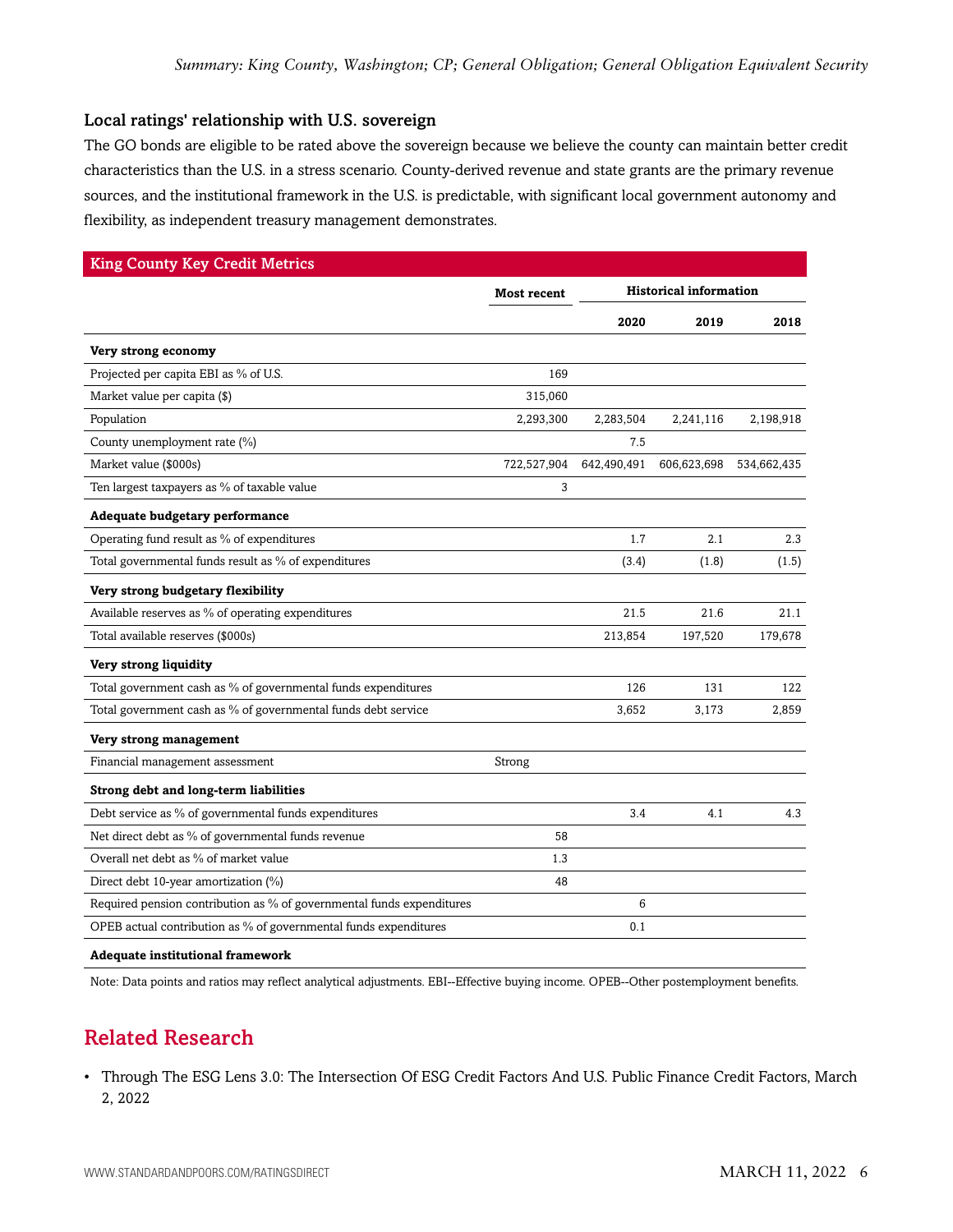- Credit Outlook For U.S. Public Finance: Positive Momentum Continues, Jan. 26, 2022
- Ratings Above The Sovereign: Corporate And Government Ratings--Methodology And Assumptions, Nov. 19, 2013
- 2021 Update Of Institutional Framework For U.S. Local Governments

| Ratings Detail (As Of March 11, 2022)                               |                  |          |
|---------------------------------------------------------------------|------------------|----------|
| King Cnty GO                                                        |                  |          |
| Long Term Rating                                                    | AAA/Stable       | Affirmed |
| King Cnty commercial pap nts due 12/15/2050                         |                  |          |
| <b>Short Term Rating</b>                                            | $A-1+$           | Affirmed |
| King Cnty ltd tax GO and rfdg bnds                                  |                  |          |
| Long Term Rating                                                    | AAA/Stable       | Affirmed |
| King Cnty ltd tax GO and rfdg bnds 2021 ser B due 12/01/2029        |                  |          |
| Long Term Rating                                                    | AAA/Stable       | Affirmed |
| King Cnty ltd tax GO bnds 2021 (Taxable) ser C due 12/01/2041       |                  |          |
| Long Term Rating                                                    | AAA/Stable       | Affirmed |
| King Cnty ltd tax GO rfdg bnds                                      |                  |          |
| Long Term Rating                                                    | AAA/Stable       | Affirmed |
| King Cnty multi-modal ltd tax GO rfdg bnds (Payble From Sewer Revs) |                  |          |
| Long Term Rating                                                    | AAA/A-1+/Stable  | Affirmed |
| King Cnty multi-modal ltd tax GO rfdg bnds (Payble From Sewer Revs) |                  |          |
| Long Term Rating                                                    | AAA/A-1+/Stable  | Affirmed |
| King Cnty unltd tax GO bnds                                         |                  |          |
| Long Term Rating                                                    | AAA/Stable       | Affirmed |
| King Cnty GO                                                        |                  |          |
| <b>Unenhanced Rating</b>                                            | AAA(SPUR)/Stable | Affirmed |
| King Cnty GO                                                        |                  |          |
| Long Term Rating                                                    | AAA/Stable       | Affirmed |
| King Cnty GO                                                        |                  |          |
| Long Term Rating                                                    | AAA/Stable       | Affirmed |
| King Cnty GO                                                        |                  |          |
| Long Term Rating                                                    | AAA/Stable       | Affirmed |
| King Cnty GO                                                        |                  |          |
| Long Term Rating                                                    | AAA/Stable       | Affirmed |
| King Cnty GO                                                        |                  |          |
| Long Term Rating                                                    | AAA/Stable       | Affirmed |
| King Cnty GO                                                        |                  |          |
| Long Term Rating                                                    | AAA/Stable       | Affirmed |
| King Cnty GO                                                        |                  |          |
| Long Term Rating                                                    | AAA/Stable       | Affirmed |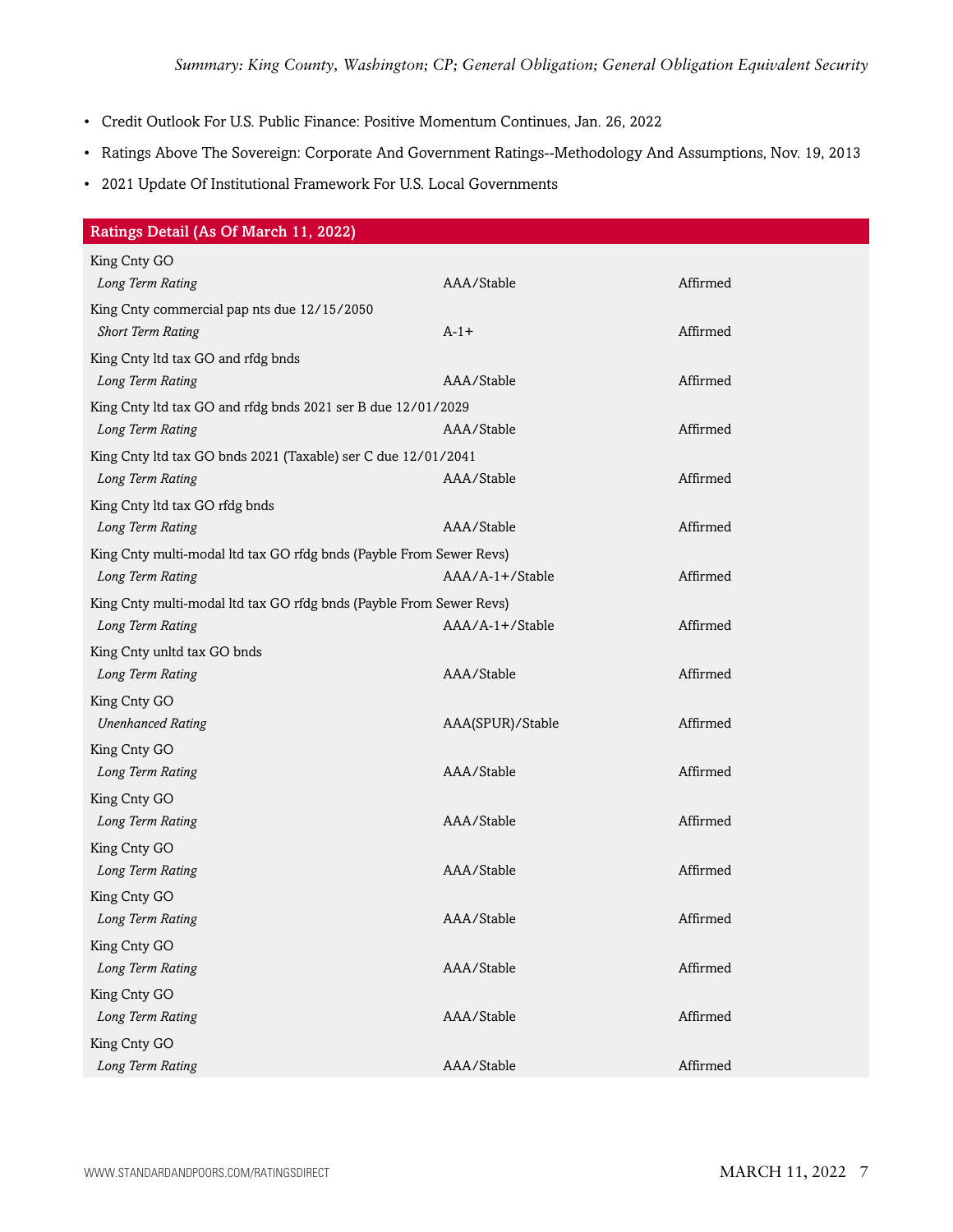| Ratings Detail (As Of March 11, 2022) (cont.)           |                  |          |
|---------------------------------------------------------|------------------|----------|
| King Cnty GO                                            |                  |          |
| Long Term Rating                                        | AAA/Stable       | Affirmed |
| King Cnty GO                                            |                  |          |
| Long Term Rating                                        | AAA/Stable       | Affirmed |
| King Cnty GO                                            |                  |          |
| Long Term Rating                                        | AAA/Stable       | Affirmed |
| King Cnty GO                                            |                  |          |
| Long Term Rating                                        | AAA/Stable       | Affirmed |
| King Cnty GO                                            |                  |          |
| Long Term Rating                                        | AAA/Stable       | Affirmed |
| King Cnty GO (AGM)                                      |                  |          |
| <b>Unenhanced Rating</b>                                | AAA(SPUR)/Stable | Affirmed |
| King Cnty GO (ASSURED GTY) (SEC MKT)                    |                  |          |
| <b>Unenhanced Rating</b>                                | AAA(SPUR)/Stable | Affirmed |
| King Cnty GO (National)                                 |                  |          |
| <b>Unenhanced Rating</b>                                | AAA(SPUR)/Stable | Affirmed |
| King Cnty GO                                            |                  |          |
| Long Term Rating                                        | AAA/Stable       | Affirmed |
| King Cnty GO                                            |                  |          |
| Long Term Rating                                        | AAA/Stable       | Affirmed |
| King Cnty GO                                            |                  |          |
| Long Term Rating                                        | AAA/Stable       | Affirmed |
| King Cnty GO                                            |                  |          |
| Long Term Rating                                        | AAA/Stable       | Affirmed |
| <b>NJB Properties, Washington</b>                       |                  |          |
| King Cnty, Washington                                   |                  |          |
| NJB Properties (King Cnty) GO equiv                     |                  |          |
| Long Term Rating                                        | AAA/Stable       | Affirmed |
| NJB Properties (King Cnty) GO equiv<br>Long Term Rating | AAA/Stable       | Affirmed |
|                                                         |                  |          |
| King Cnty Hsg Auth, Washington                          |                  |          |
| King Cnty, Washington<br>King Cnty Hsg Auth, Washington |                  |          |
| King Cnty Hsg Auth (King Cnty) GO                       |                  |          |
| Long Term Rating                                        | AAA/Stable       | Affirmed |
| King Cnty Hsg Auth, Washington                          |                  |          |
| King Cnty, Washington                                   |                  |          |
| King Cnty Hsg Auth, Washington                          |                  |          |
| King Cnty Hsg Auth (King Cnty) GO equiv                 |                  |          |
| Long Term Rating                                        | AAA/Stable       | Affirmed |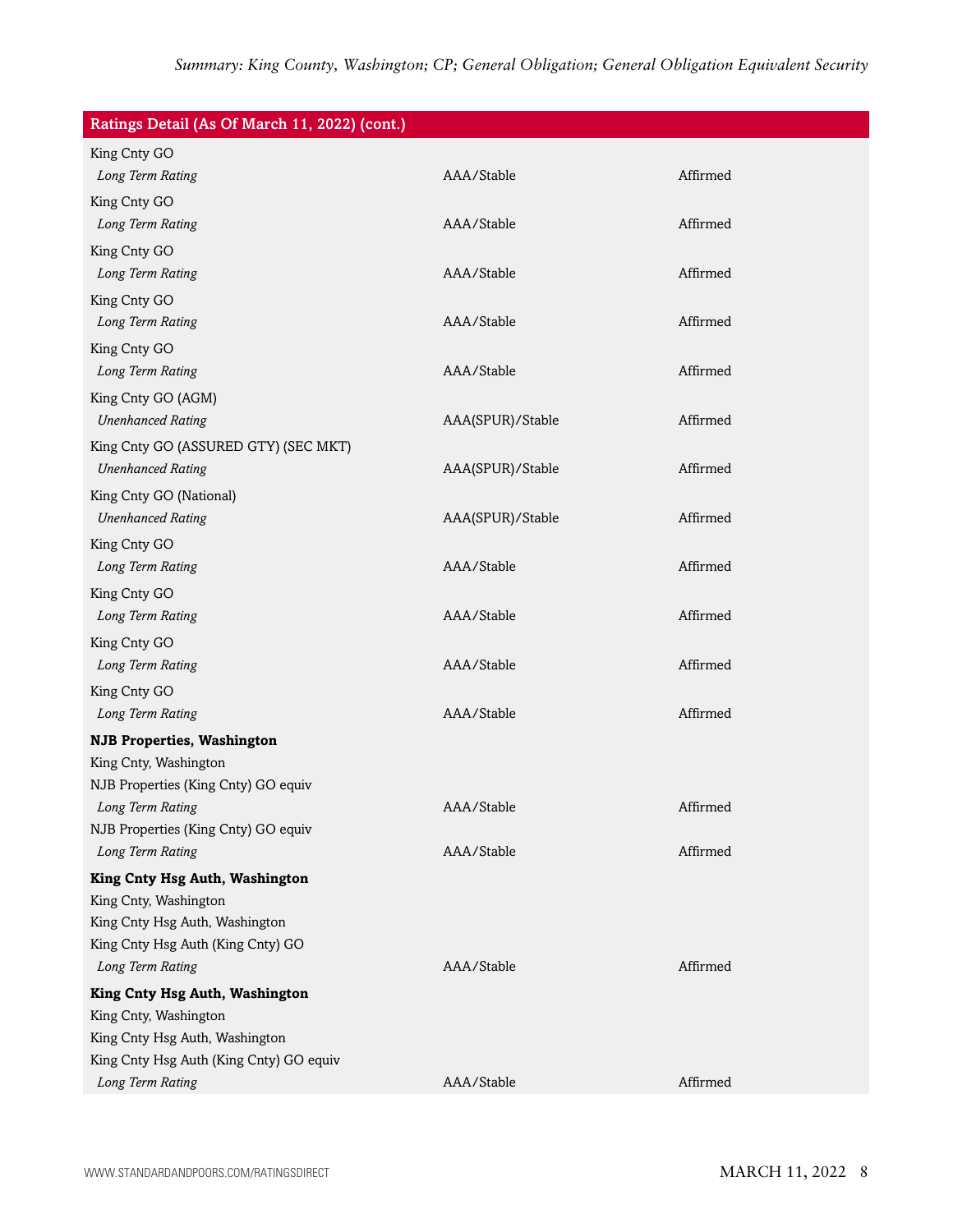| Ratings Detail (As Of March 11, 2022) (cont.) |            |          |
|-----------------------------------------------|------------|----------|
| King Cnty Hsg Auth, Washington                |            |          |
| King Cnty, Washington                         |            |          |
| King Cnty Hsg Auth, Washington                |            |          |
| King Cnty Hsg Auth (King Cnty) GO equiv       |            |          |
| Long Term Rating                              | AAA/Stable | Affirmed |
| King Cnty Hsg Auth, Washington                |            |          |
| King Cnty, Washington                         |            |          |
| King Cnty Hsg Auth, Washington                |            |          |
| King Cnty Hsg Auth (King Cnty) GO equiv       |            |          |
| Long Term Rating                              | AAA/Stable | Affirmed |
| King Cnty Hsg Auth, Washington                |            |          |
| King Cnty, Washington                         |            |          |
| King Cnty Hsg Auth, Washington                |            |          |
| King Cnty Hsg Auth (King Cnty) GO equiv       |            |          |
| Long Term Rating                              | AAA/Stable | Affirmed |
| Many issues are enhanced by bond insurance.   |            |          |

Certain terms used in this report, particularly certain adjectives used to express our view on rating relevant factors, have specific meanings ascribed to them in our criteria, and should therefore be read in conjunction with such criteria. Please see Ratings Criteria at www.standardandpoors.com for further information. Complete ratings information is available to subscribers of RatingsDirect at www.capitaliq.com. All ratings affected by this rating action can be found on S&P Global Ratings' public website at www.standardandpoors.com. Use the Ratings search box located in the left column.